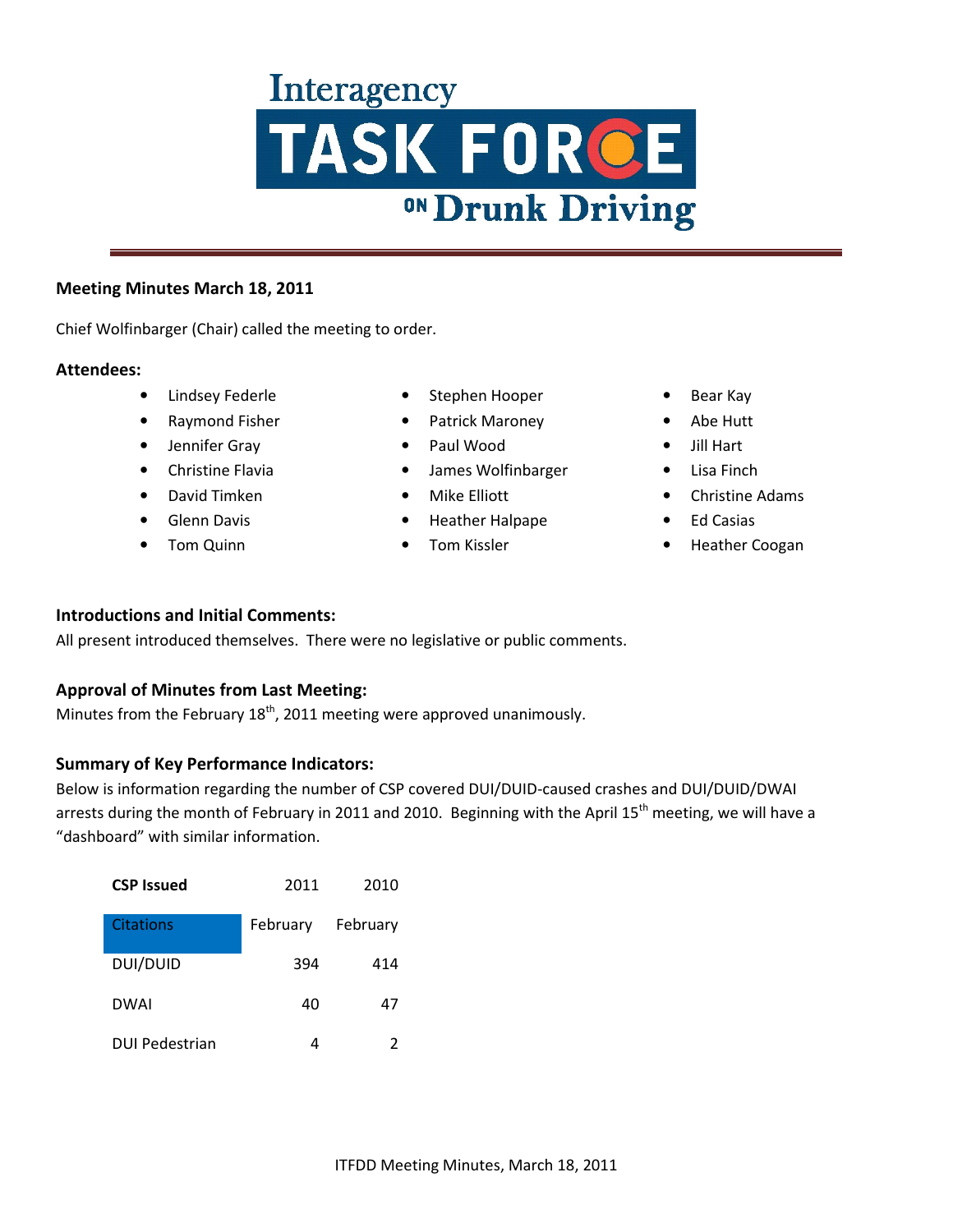|                        |                     | February 2010<br><b>Crashes</b> | February 2011<br><b>Crashes</b> | <b>Net</b><br>Change | Percent<br>Change |
|------------------------|---------------------|---------------------------------|---------------------------------|----------------------|-------------------|
| <b>State: Colorado</b> | <b>Grand Total</b>  | 2419                            | 2215                            | $-204$               | $-8.43%$          |
| <b>Fatal</b>           | <b>Total</b>        | 14                              | $\overline{7}$                  | $-7$                 | $-50.00\%$        |
|                        | <b>DUI/DUID</b>     | 3                               | 3                               | $\mathbf 0$          | 0.00%             |
|                        | <b>Non DUI/DUID</b> | 11                              | $\overline{4}$                  | $-7$                 | $-63.64%$         |
| <b>Injury</b>          | <b>Total</b>        | 281                             | 213                             | $-68$                | $-24.20%$         |
|                        | <b>DUI/DUID</b>     | 30                              | 35                              | 5                    | 16.67%            |
|                        | <b>Non DUI/DUID</b> | 251                             | 178                             | $-73$                | $-29.08%$         |
| <b>Property</b>        | <b>Total</b>        | 2124                            | 1995                            | $-129$               | $-6.07%$          |
|                        | <b>DUI/DUID</b>     | 76                              | 65                              | $-11$                | $-14.47%$         |
|                        | <b>Non DUI/DUID</b> | 2048                            | 1930                            | $-118$               | $-5.76%$          |

## **Discussion of Request from Pam Hutton, CDOT Chief Engineer:**

Glenn Davis explained that Pam Hutton would like to be more involved with the task force but has a conflict with Friday mornings. Members discussed Ms. Hutton's request to consider moving the task force monthly meetings to Wednesday mornings. Judge Casias, Tom Quinn, Paul Wood, Steve Hooper and Chief Wolfinbarger all have conflicts with Wednesdays which would make it either difficult or impossible for them to attend if the meetings were moved. Chief Wolfinbarger will pass along the desire to have her here for as many Fridays as possible, but the meeting dates will not be changed.

## **Media Relations & Significant Upcoming Events: (Heather Halpape, CDOT & Bear Kay, CSP)**

The media theme was "Make the Call to a designated driver for St. Patrick's Day," and CDOT participated in both Denver and Colorado Springs parades. Designated Drivers of Colorado Springs did a float for the C.S. parade. Other activities include "Kegs & Eggs." There is a new app for android smart phones (already available for iPhones and iPod Touches) called "RUBuzzed." April and May are prom season, and that is the next event for DUI enforcement.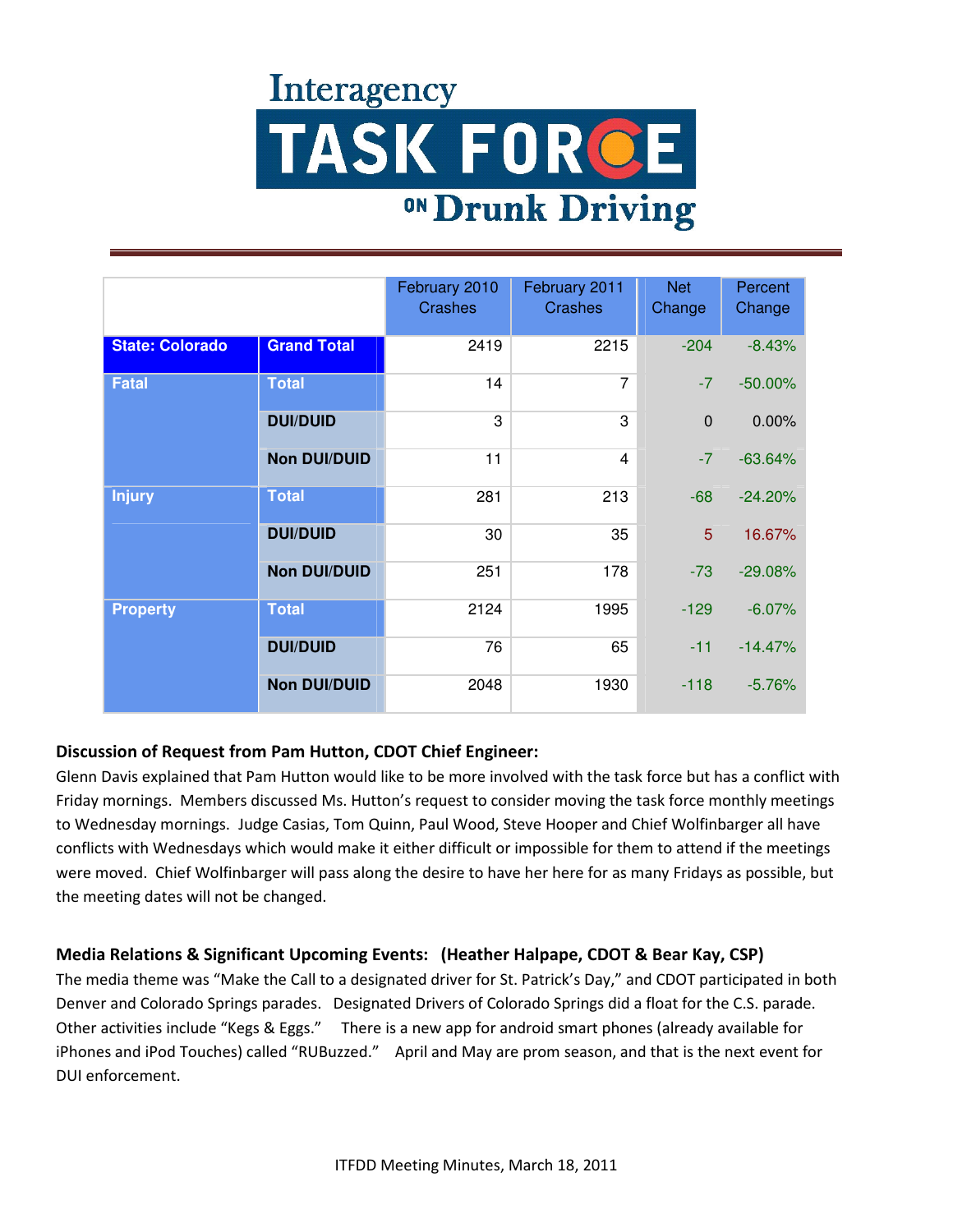## **Legislative Update: (Trooper Juchem, CSP)**

The ITFDD is now officially reauthorized with no sunset provision. Thanks to Trooper Juchem and Melissa Nelson from CDOT for testifying at the House hearing. The question from legislators on whether this task force covered drugged driving was resolved to their satisfaction. Unofficial conversations included whether the task force was going to change its name (it is absolutely a possibility) and the difference between CCJJ and ITFDD (CCJJ makes the policies and ITFDD makes it work).

New Membership for the ITFDD was discussed. Executive Directors or designees from DOR and CDPHE will get a letter from the Chair asking for an official designation and inviting the designees to the next meeting. The Society of Addiction Counselors of Colorado has already indicated a desire to participate and its board has specified members for designation. It is believed to be the Colorado Restaurant Association which will represent on-premise consumption businesses. New members can be approved on a quorum vote in April. Additional information on a new representative was discussed during the Lightning Round by Lindsey Federle.

The THC *Per Se* Bill (SB 1261) was passed by the Senate Judiciary committee stripped of all administrative penalties. This was based solely on a fiscal note which contained a nebulous figure of roughly \$117,000 in potential costs. Without the administrative portion, this will not be endorsed by the CCJJ. CDAC & DA's Council say that at least it is something. Tom Quinn stated that it is better than what we have now, and it would be good if it passes, but he thought that the CCJJ did not want to pick it apart to go through all of the items that needed to be addressed. Judge Casias postulated that all this does is throw a number into the mix, and we're not sure that it is the right number, so are we just asking the court to vet the number? We should be doing the science before the law rather than the other way around. It doesn't really change the current situation. Steve Hooper explained that the Department of Revenue gave a hypothetical estimate of what the costs would be if it included administrative revocation, (including a hearing officer) and it was not a terribly expensive bill, but it was without an appropriate source of funding other than the general fund. This task force could look at how it could be proposed for next year with a good foundation.

HB1189, covering treatment and increased bond provisions is going to the 2<sup>nd</sup> reading in the Senate and has passed the House. It was amended on March  $16<sup>th</sup>$ . Trooper Juchem will send Judge Casias the amended version.

## **Workplan Finalization & Assignments:**

The workplan was discussed in depth and updated, and the latest copy is attached.